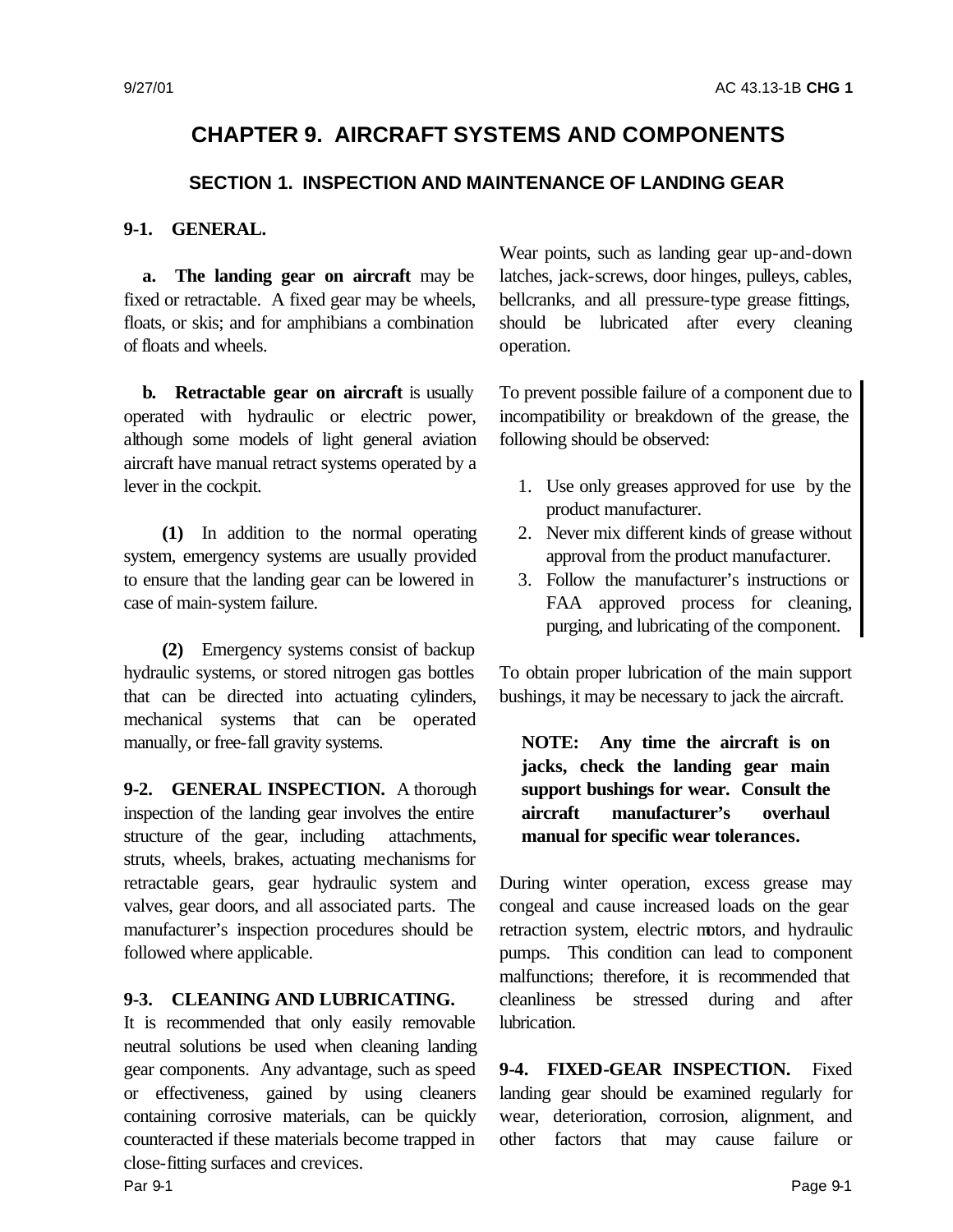unsatisfactory operation. During a 100-hour or an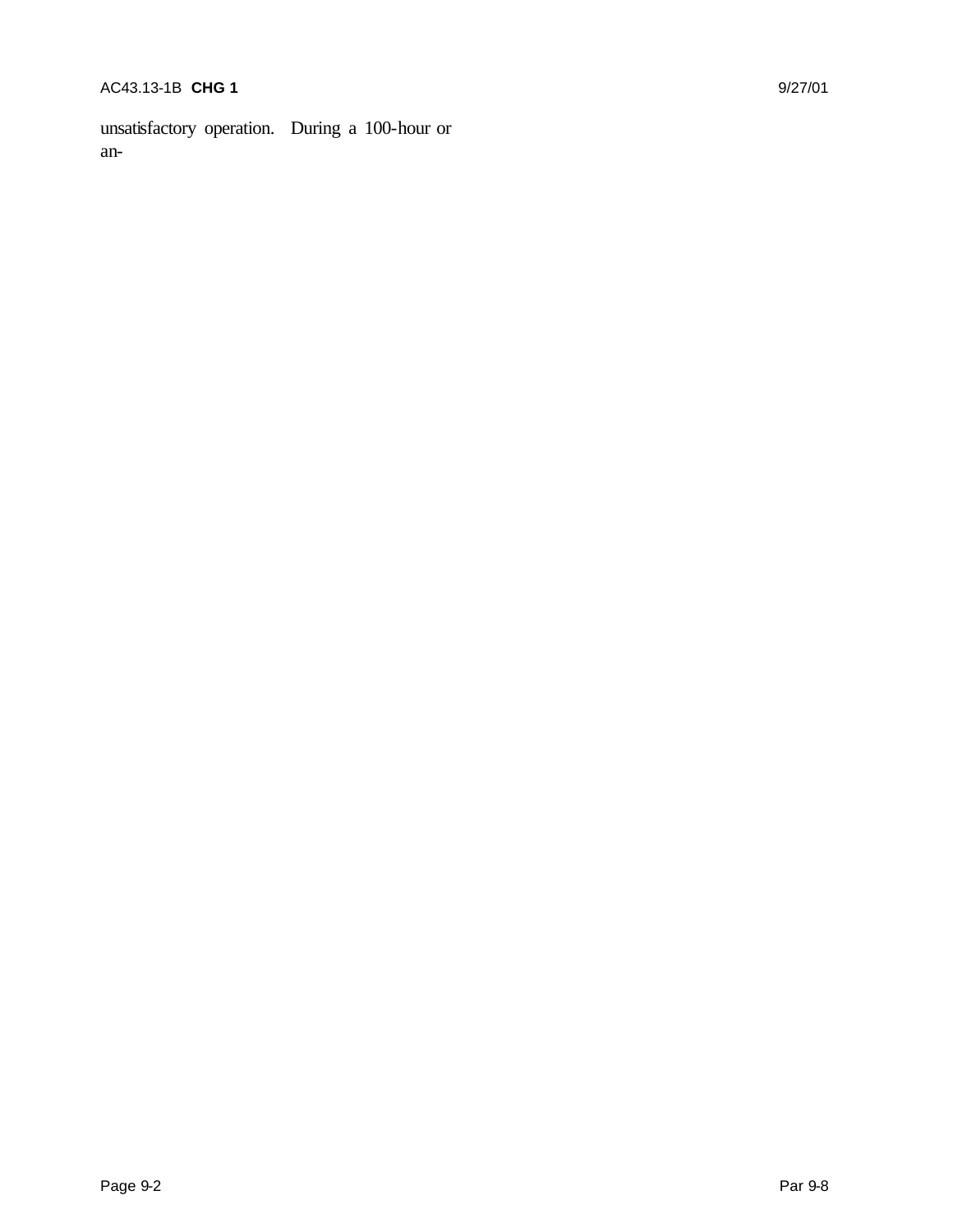nual inspection of the fixed gear, the aircraft should be jacked up to relieve the aircraft weight. The gear struts and wheels should be checked for abnormal play and corrected.

**a. Old aircraft landing gear** that employs a rubber shock (bungee) cord for shock absorption must be inspected for age, fraying of the braided sheath, narrowing (necking) of the cord, and wear at points of contact with the structure and stretch. If the age of the shock cord is near 5years or more, it is advisable to replace it with a new cord. A cord that shows other defects should be replaced, regardless of age.

**b. The cord is color-coded** to indicate when it was manufactured and to determine the life of the shock cord. According to MIL-C-5651A, the color code for the year of manufacture is repeated in cycles of 5years. Table 9-1 shows the color of the code thread for each year and quarter year.

**TABLE 9-1.** Bungee cord color codes.

| <b>YEARS ENDING</b> | <b>COLOR</b> | <b>OUARTER</b> | <b>COLOR</b> |
|---------------------|--------------|----------------|--------------|
| WITH                |              |                |              |
| $0 \text{ or } 5$   | <b>Black</b> | 1st            | Red          |
| $1$ or $6$          | Green        | 2nd            | Blue         |
| $2$ or $7$          | Red          | 3rd            | Green        |
| 3 or 8              | Blue         | 4th            | Yellow       |
| $4$ or 9            | Yellow       | 1st            | Red          |

**c. The color coding is composed** of threads interwoven in the cotton sheath that holds the strands of rubber cord together. Two spiral threads are used for the year coding and one thread is used for the quarter of the year sheath, e.g. yellow and blue would indicate that the cord was manufactured in 1994 during April, May, or June.

**d. Shock struts** of the spring-oleo type should be examined for leakage, smoothness of operation, looseness between the moving parts, and play at the attaching points. The extension of the struts should be checked to make sure that the

Page 9-2 Page 9-2 Page 9-2 Page 9-2 Page 9-2 Page 9-2 Page 9-2 Page 9-2 Page 9-2 Page 9-2 Page 9-4 Page 9-4 Page

springs are not worn or broken. The piston section of the strut should be free of nicks, cuts, and rust.

**e. Air-oil struts** should undergo an inspection similar to that recommended for springoleo struts. In addition, the extension of the strut should be checked to see that it conforms to the distance specified by the manufacturer. If an airoil strut "bottoms"—that is, it is collapsed—the gas charge and hydraulic fluid has been lost from the air chamber. This is probably due to a loose or defective air valve or to defective O-ring seals.

**CAUTION: Before an air-oil strut is removed or disassembled, the air valve should be opened to make sure that all air pressure is removed. Severe injury and/or damage can occur as the result of disassembling a strut when even a small amount of air pressure is still in the air chamber.**

**f. The method for checking the fluid level** of an air-oil strut is given in the manufacturer's maintenance manual. An alternate means of servicing an oil strut is to jack up the aircraft, remove the strut's valve cap, release the air charge in the strut by depressing the valve core, remove the strut's valve core, attach a clean twofoot rubber or plastic hose to the threaded portion that houses the valve core, and secure with a hose clamp. Put the other end of the hose into a clean two quart container filled with the correct hydraulic fluid for the strut. Cover the container with a clean rag to prevent spillage. Now, slowly raise the gear/strut assembly either manually or with another jack under the strut. This will drive the remaining air out of the strut into the container of hydraulic fluid. Once the gear is fully retracted, slowly lower the gear. The hydraulic fluid in the can will be sucked into the strut. Repeat this procedure until you cannot hear any more air bubbles in the container when the wheel strut is fully retracted. With the strut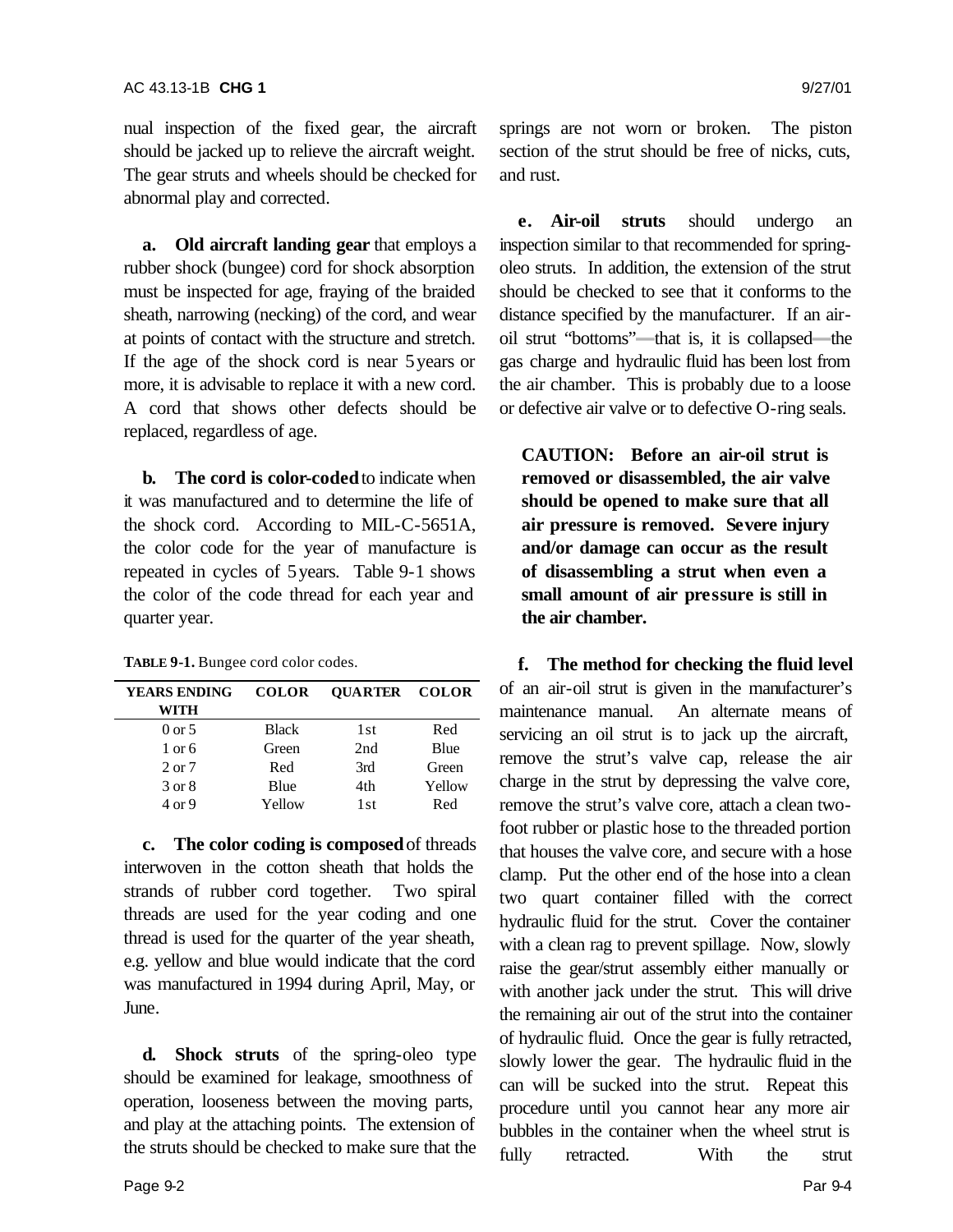fully retracted, remove the hose, insert the valve core, lower the gear, and service the strut with nitrogen to get the proper strut extension.

**g. The entire structure of the landing gear** should be closely examined for cracks, nicks, cuts, corrosion damage, or any other condition that can cause stress concentrations and eventual failure. The exposed lower end of the air-oleo piston is especially susceptible to damage and corrosion, which can lead to seal damage, because the strut is compressed and the piston moves past the strut lower seal, causing the seal to leak fluid and air. Small nicks or cuts can be filed and burnished to a smooth contour, eliminating the point of stress concentration. If a crack is found in a landing-gear member, the part must be replaced.

**h. All bolts and fittings** should be checked for security and condition. Bolts in the torque links and shimmy damper tend to wear and become loose due to the operational loads placed on them. The nose-wheel shimmy damper should be checked for proper operation and any evidence of leaking. All required servicing should be performed in accordance with the aircraft service manual.

**9-5. INSPECTION OF RETRACTABLE LANDING GEAR.** Inspection of the retractable landing gear should include all applicable items mentioned in the inspection for the fixed gear. In addition, the actuating mechanisms must be inspected for wear looseness in any joint, trunnion, or bearing; leakage of fluid from any hydraulic line or unit; and, smoothness of operation. The operational check is performed by jacking the aircraft according to the manufacturer's instructions and then operating the gear retracting and extending system.

Par 9-4 Page 9-3 **a. During the operational test,** the smoothness of operation, effectiveness of up-anddown locks, operation of the warning horn,

operation of indicating systems, clearance of tires in wheel wells, and operation of landing-gear doors should be checked. Improper adjustment of sequence valves may cause doors to rub against gear structures or wheels. The manufacturer's checklist should be followed to ensure that critical items are checked. While the aircraft is still on jacks, the gear can be tested for looseness of mounting points, play in torque links, condition of the inner strut cylinder, play in wheel bearings, and play in actuating linkages. Emergency blow down gear bottles should be inspected for damage and corrosion and weighed to see if the bottle is still retaining the charge.

**b. Mechanics should be aware** that retread tires can be dimensionally bigger than a "new" tire. While this does not pose a problem on fixed landing gear aircraft, it may present a serious problem when installed on retractable landing gear aircraft. It is strongly recommended that if a retread tire is installed on a retractable landing gear aircraft, a retraction test be performed. With the gear in the up-and-lock position, the mechanic should determine that if the tire expands due to high ambient temperature, heat generated from taxi and take-off, repeated landings, or heavy braking, the tire will not expand to the point that it becomes wedged in the wheel well.

**c. The proper operation** of the antiretraction system should be checked in accordance with the manufacturer's instructions. Where safety switches are actuated by the torque links, the actual time of switch closing or opening can be checked by removing all air from the strut and then collapsing the strut. In every case, the adjustment should be such that the gear control cannot be placed in the UP position or that the system cannot operate until the shock strut is at the full extended position.

**9-6. EMERGENCY SYSTEMS.** Exercise emergency landing gear systems periodically to ensure proper operation and to prevent inactivity,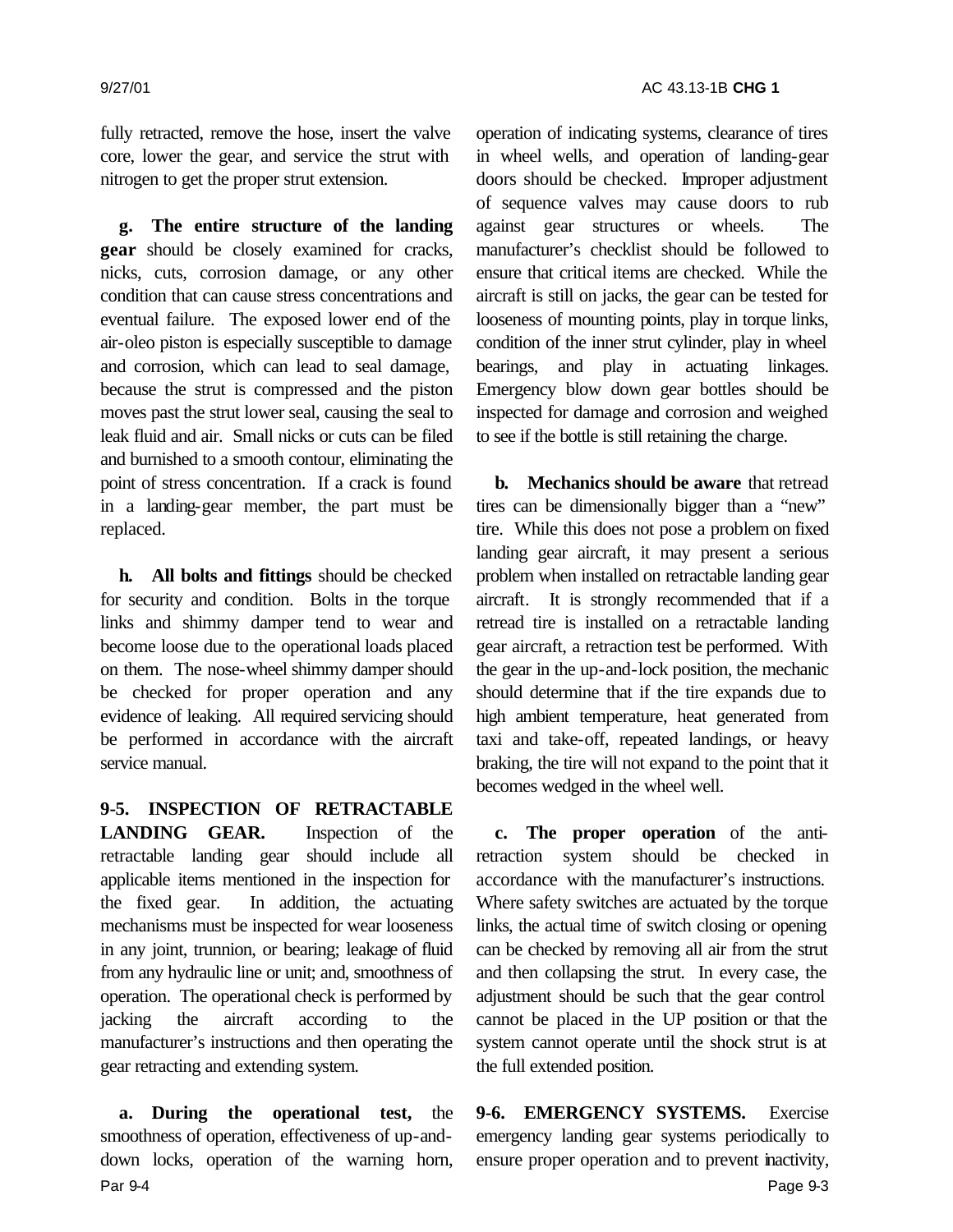dirt, and corrosion from rendering the system inoperative when needed. Most emer-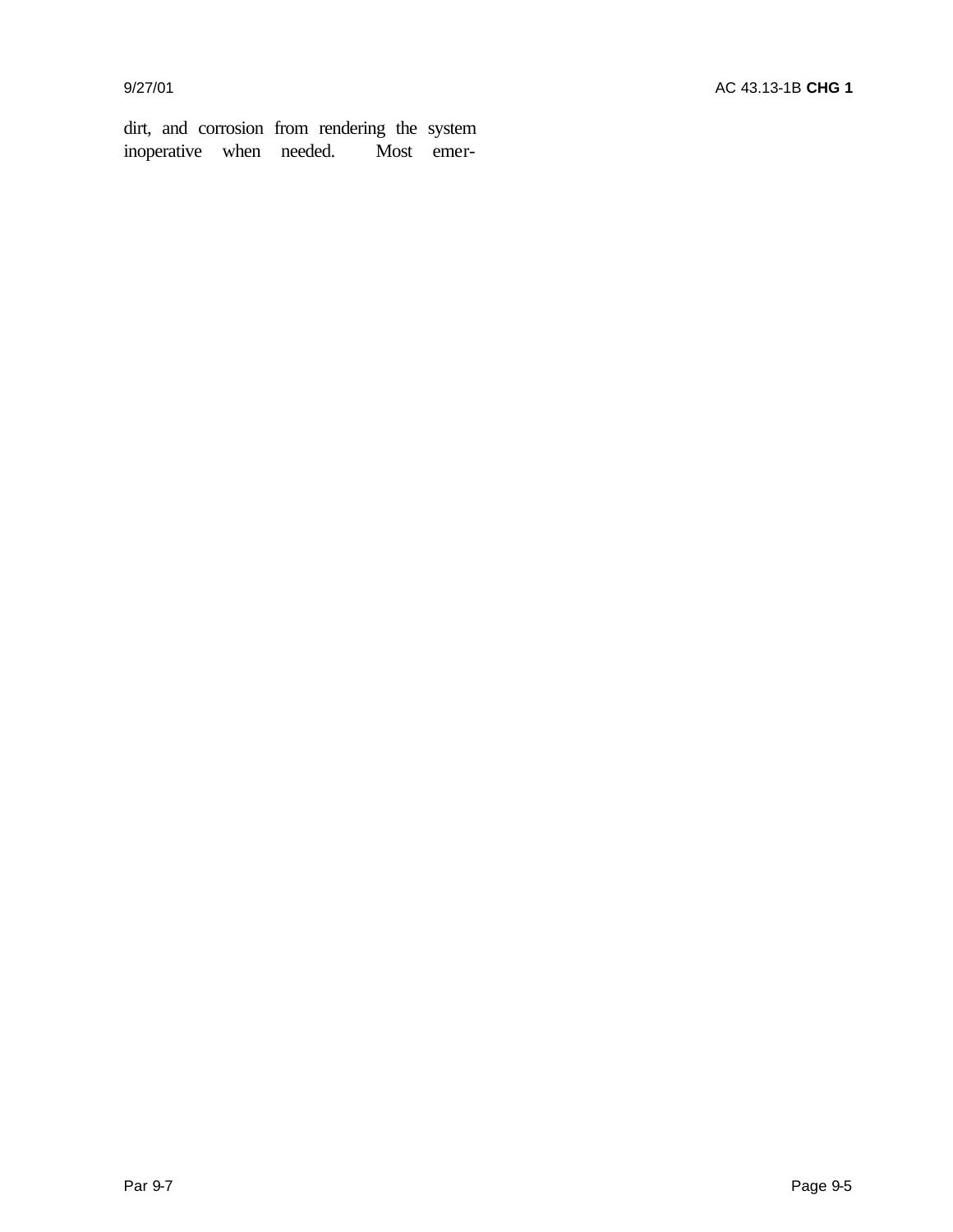gency systems employ either mechanical, pressure-bottle, or free-fall extension capabilities. Check for the proper safeties on triggering mechanisms, and for the presence of required placards, and necessary accessories such as cranks, levers, handles, etc. Emergency blowdown bottles should be checked for corrosion damage, and then weighed to see if the bottle is still retaining the charge.

#### **9-7. LANDING GEAR COMPONENTS.**

The following items are susceptible to service difficulties and should be inspected.

**a. Shock Absorbers.** Inspect the entire shock-strut for evidence of leaks, cracks, and possible bottoming of the piston, as this condition causes overloading of landing-gear components and contributes to fatigue cracks. Check all bolts, bolt holes, pins, and bushings for condition, lubrication, and proper torque values. Grease fitting holes (pressure-type) are especially vulnerable to cracks and cross-threading damage. Check all safety wire and other locking devices, especially at the main packing gland nuts.

**(1)** When assembling shock-struts, use the correct type and number of new "O"-rings, Chevron seals, and backup rings. Use only the correct filler valve core assembly, and follow the manufacturer's instructions when servicing with fluid and air. Either too much or too little air or oil will affect aircraft handling characteristics during taxi, takeoff, and landing, and can cause structural overloads.

**(2)** Shock cords and rubber discs deteriorate with age and exposure. When this type of shock absorber is used, inspect for general condition; i.e., cleanliness, stretching, fraying, and broken strands. These components should be kept free of petroleum products as they accelerate deterioration of the rubber.

**b. Nose Gear Assembly.** Inspection of the steering mechanism should include torque-links (scissors), torque-tubes, control rods and rod-end bearings, shimmy dampers, cables, and turning stops. In addition, check all nose landing gear components, including mud scrapers and slush deflectors, for damage.

**(1)** Towing of some aircraft with the rudder locks installed, may cause damage to the steering linkage and rudder control system. Exceeding the steering or towing stop limits should be followed by a close inspection of the entire nose steering assembly. A broken steering stop will allow turning beyond the design limit, transmitting excessive loads to structures, and to the rudder control system. It is recommended that the nose steering arc limits be painted on the steering collar or fuselage.

**(2)** Inspect shimmy dampers for leakage around the piston shaft and at fluid line connections, and for abnormal wear or looseness around the pivot points. Also check for proper rigging, "bottoming" of the piston in the cylinder, and the condition of the external stops on the steering collar.

**c. Tail Wheels.** Disassembly, cleaning, and re-rigging of tail wheels are periodically necessary. Inspect them for loose or broken bolts, broken springs, lack of lubrication, and general condition. Check steerable tail wheels for proper steering action, steering-horn wear, clearances, and for security and condition of steering springs and cables.

**d. Gear Doors.** Inspect gear doors frequently for cracks, deformation, proper rigging, and general condition. Gear door hinges are especially susceptible to progressive cracking, which can ultimately result in complete failure, allowing the door to move and cause possible jamming of the gear. This condition could also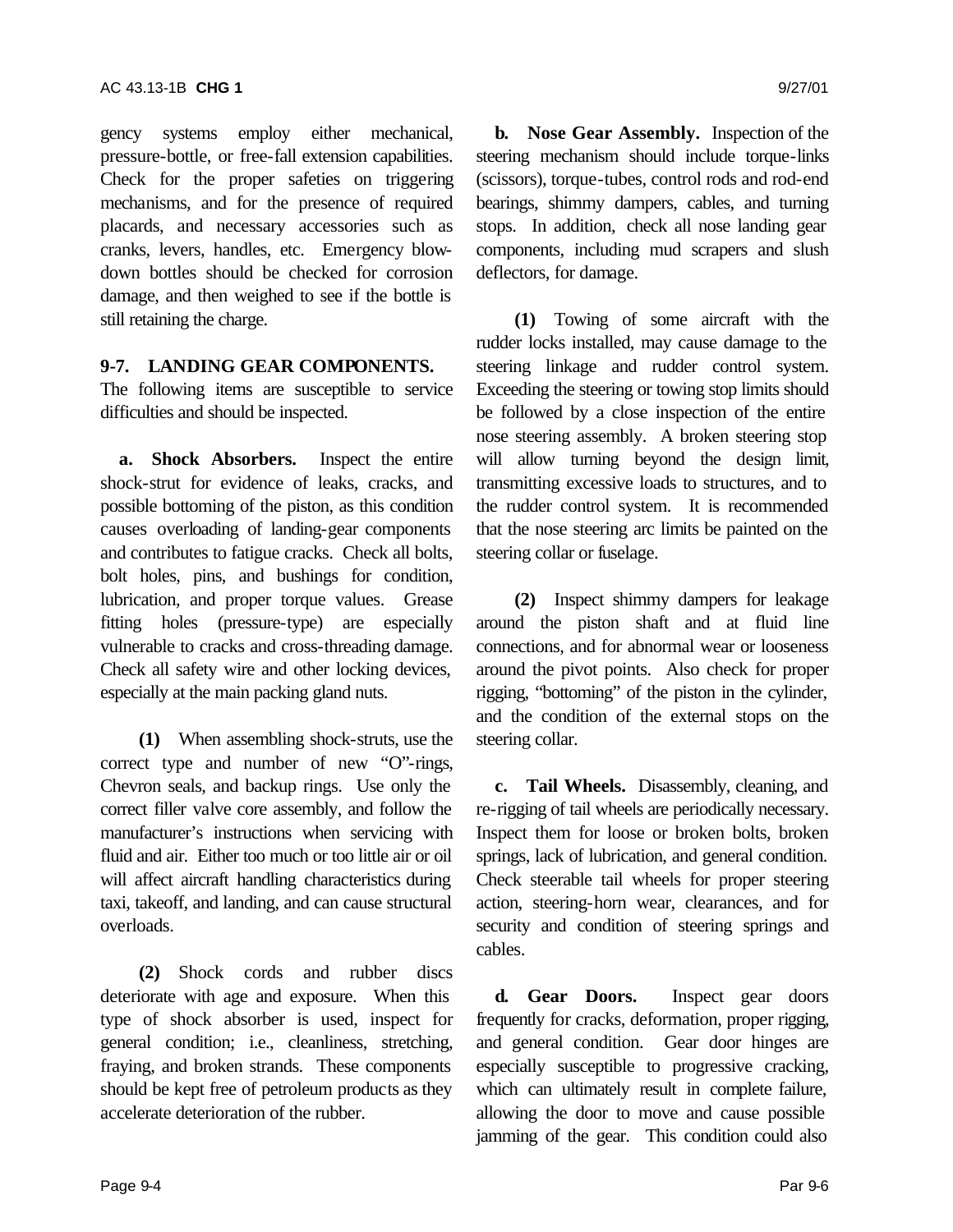result in the loss of the door during flight. In addition, check for proper

safetying of the hinge pins and for distorted, sheared, loose, or cracked hinge rivets. Inspect the wheel wells for improper location or rout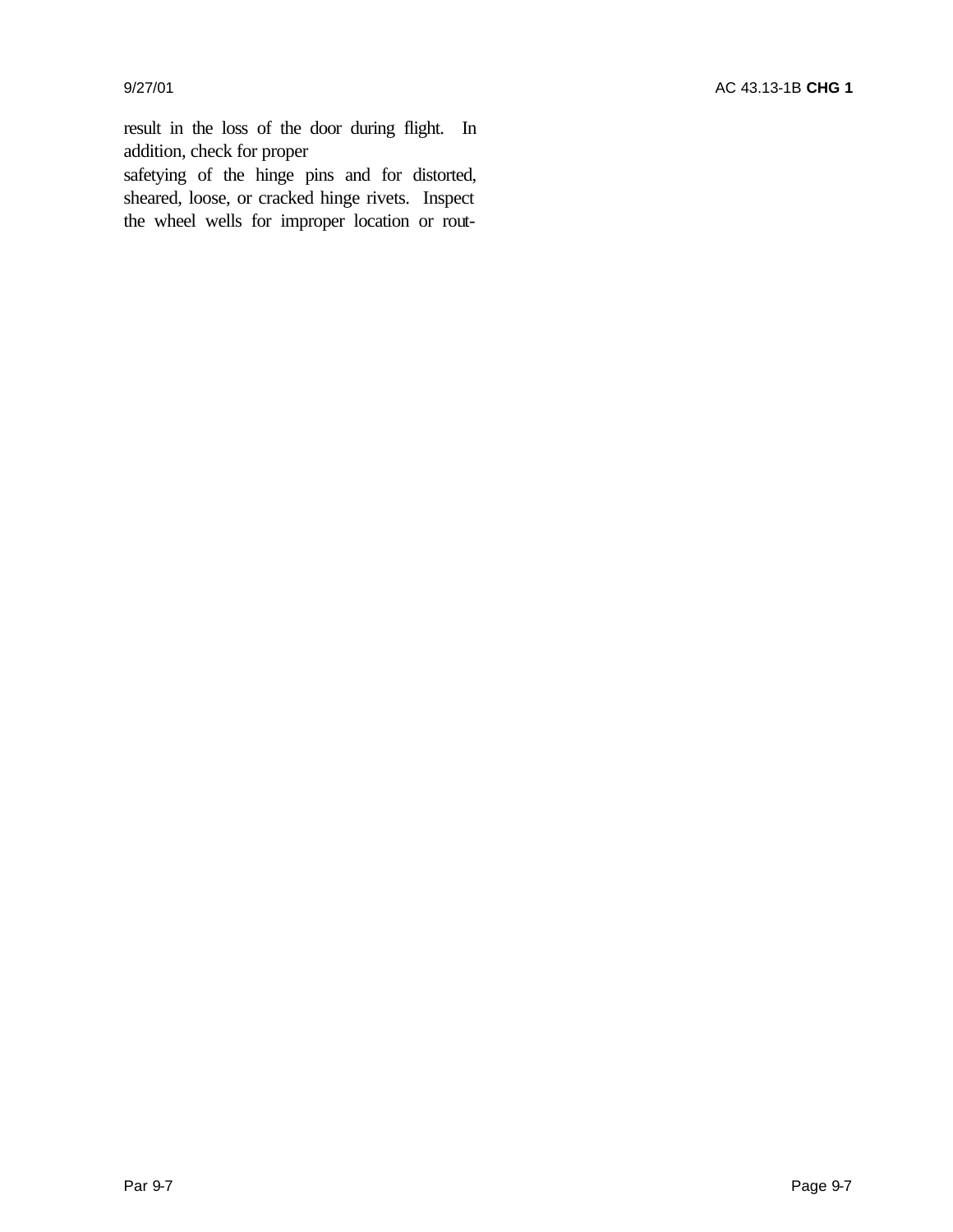ing of components and related tubing or wiring. This could interfere with the travel of the gear door actuating mechanisms.

**e. Wheels.** Inspect the wheels periodically for cracks, corrosion, dents, distortion, and faulty bearings in accordance with the manufacturer's service information. In split-type wheels, recondition bolt holes which have become elongated due to some play in the through-bolt, by the use of inserts or other FAA-approved means. Pay particular attention to the condition of the through-bolts and nuts. Carefully inspect the wheels used with tubeless tires for damage to the wheel flange and for proper sealing of the valve. The sealing ring used between the wheel halves should be free of damage and deformation. When bolting wheel halves together, tighten the nuts to the proper torque value. Periodically accomplish an inspection to ensure the nuts are tight and that there is no movement between the two halves of the wheel. Maintain grease retaining felts in the wheel assembly in a soft, absorbent condition. If any have become hardened, wash them with a petroleum-base cleaning agent; if this fails to soften them, they should be replaced.

**(1)** Corrosion of wheels. Remove all corrosion from the wheel half, and inspect it to ensure that the wheel halves are serviceable. Apply corrosion prevention treatments as applicable. Prime with a zinc chromate primer or equivalent, and apply at least two finish coats.

**(2)** Dented or distorted wheels. Replace wheels which wobble excessively due to deformation resulting from a severe side-load impact. In questionable cases, consult the bcal representative of the FAA concerning the airworthiness of the wheels. Minor dents do not affect the serviceability of a wheel.

**(3)** Wheel bearings. When inspecting wheel bearings for condition, replace damaged

or excessively worn parts. Maintain bearings and races as matched sets. Pack bearings only with the grease type called for in the manufacturer's maintenance manual prior to their installation. Avoid pre-loading the wheel bearing when installing it on the aircraft by tightening the axle nut just enough to prevent wheel drag or side play.

**f. Brakes.** Disassemble and inspect the brakes periodically and examine the parts for wear, cracks, warpage, corrosion, elongated holes, etc. Discolored brake disks are an indication of overheated brakes and should be replaced. If any of these or other faults are indicated, repair, recondition, or replace the affected parts in accordance with the manufacturer's recommendations.

**g. Hydraulic Brakes.** For proper maintenance, periodically inspect the entire hydraulic system from the reservoir to the brakes. Maintain the fluid at the recommended level with proper brake fluid. When air is present in the brake system, bleed in accordance with the manufacturer's instructions. Replace flexible hydraulic hoses which have deteriorated due to long periods of service and replace hydraulic piston seals when there is evidence of leakage.

**h. Micro-Switches.** Inspect micro-switches for security of attachment, cleanliness, general condition, and proper operation. Check the associated wiring for chafing, proper routing, and to determine that protective covers are installed on wiring terminals, if required. Check the condition of the rubber dust boots which protect the micro-switch plungers from dirt and corrosion.

**9-8. FLOATS AND SKIS.** Aircraft operated from water may be provided with either a single float or a double float, depending upon the design and construction; however, if an aircraft is an amphibian, it has a hull for flotation and then may need only wingtip floats.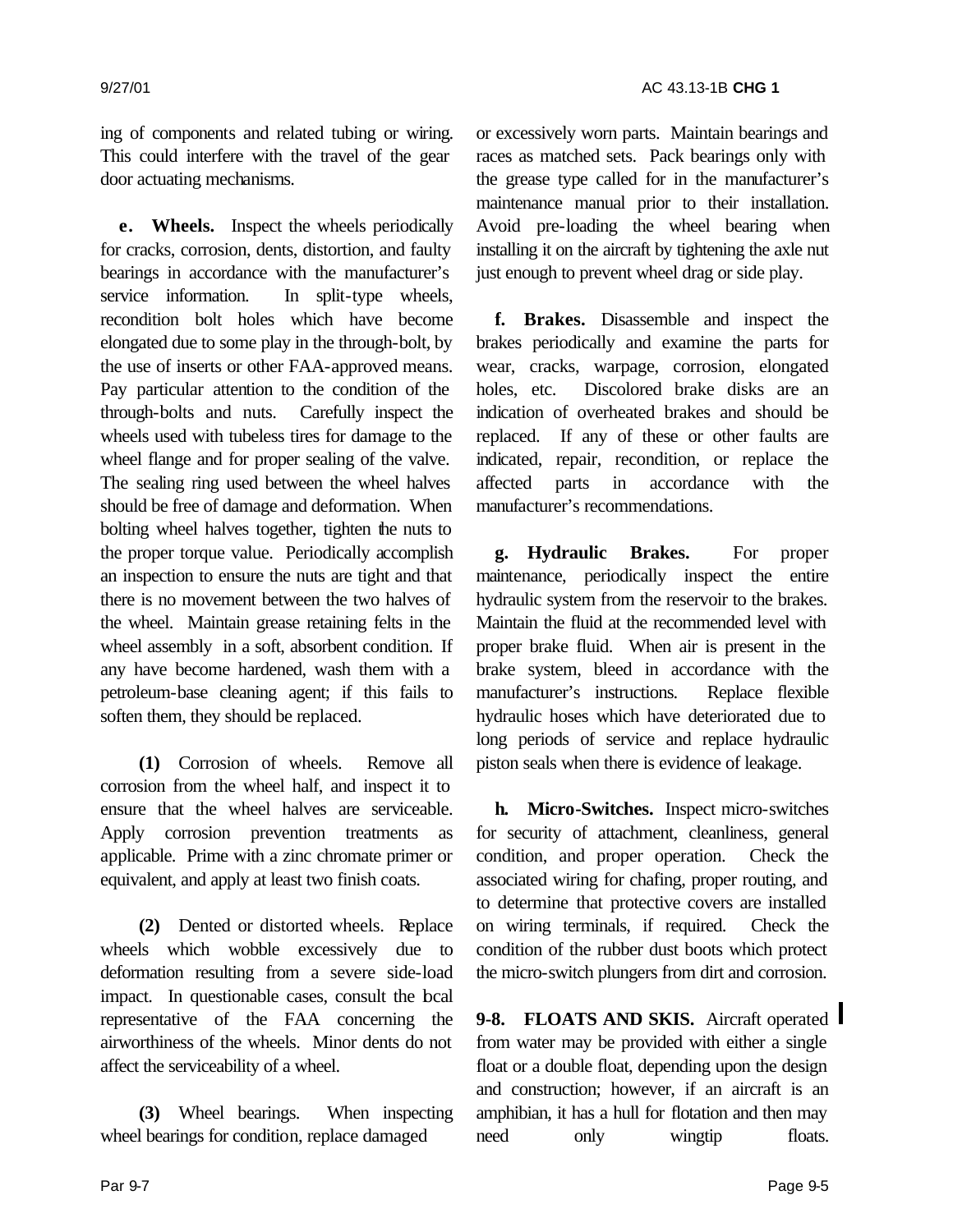Amphibious aircraft have floats or a hull for operating on water and retractable wheels for land operation.

**a. Skis are used** for operating on snow and ice. The skis may be made of wood, metal, or composite materials. There are three basic styles of skis. A conventional ski, shown in figure 9-1, replaces the wheel on the axle. The shock cord is used to hold the toe of the ski up when landing. The safety cable and check cable prevent the ski from pivoting through too great an angle during flight.

**b. The wheel ski** is designed to mount on the aircraft along with the tire. The ski has a portion cut out that allows the tire to extend slightly below the ski, so that the aircraft can be operated from conventional runways with the wheels or from snow or ice surfaces using the ski. This arrangement has a small wheel mounted on the heel of the ski, so that it does not drag on conventional runways.

**c. In retractable wheel-ski** arrangements, the ski is mounted on a common axle with the wheel. In this arrangement, the ski can be extended below the level of the wheel for landing on snow or ice. The ski can be retracted above the bottom of the wheel for operations from conventional runways. A hydraulic system is commonly used for the retraction-system operation.



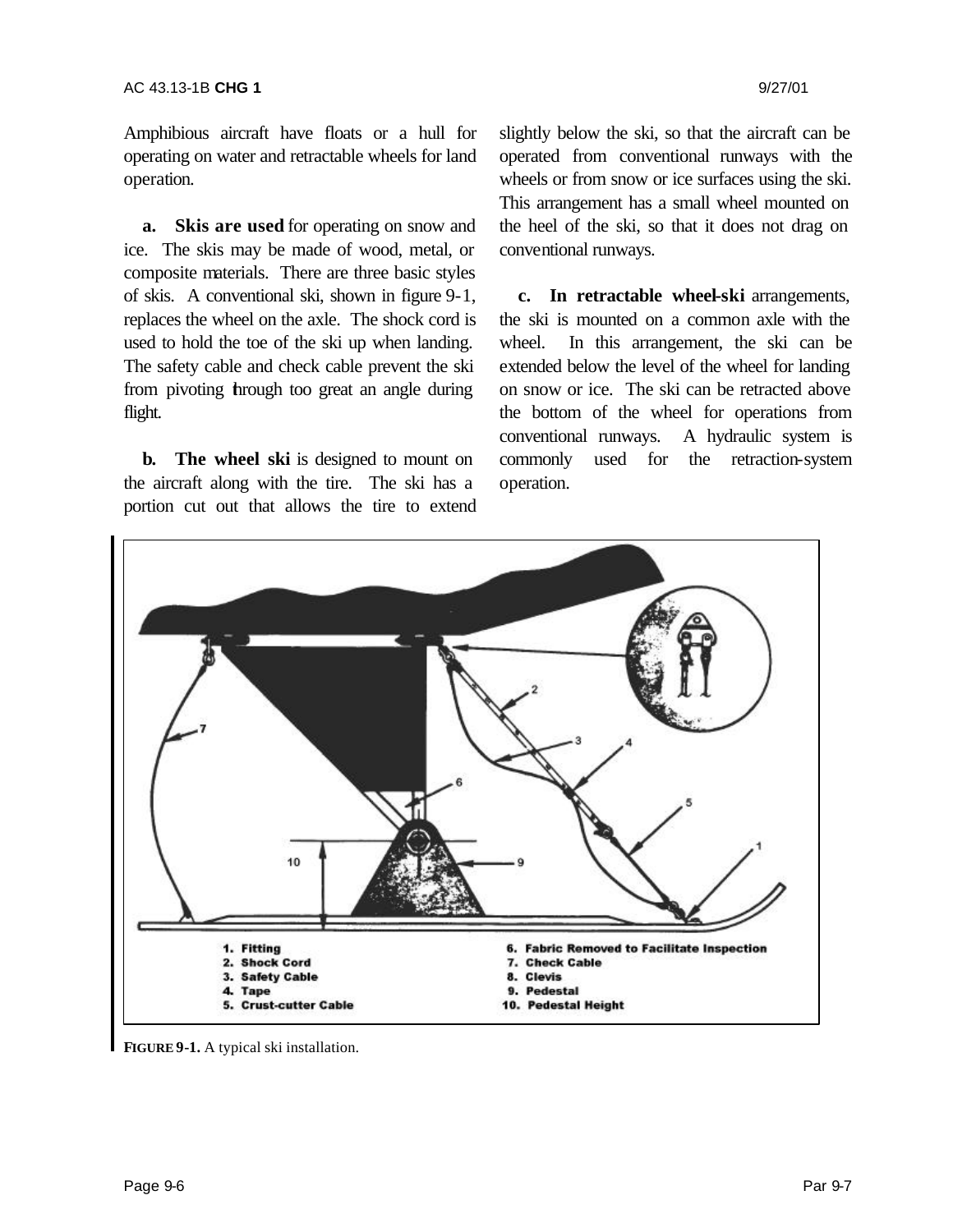**9-9. INSPECTION AND REPAIR OF FLOATS AND SKIS.** Inspection of floats and skis involves examination for damage due to corrosion, collision with other objects, hard landings, and other conditions that may lead to failure. Tubular structures for such gear may be repaired as described in the section covering welded repairs of tubular structures.

**a. Floats.** To maintain the float in an airworthy condition, periodic and frequent inspections should be made because of the rapidity of corrosion on metal parts, particularly when the aircraft is operated in salt water. Examine metal floats and all metal parts on wooden or fiberglass floats for corrosion, and take corrective action in accordance with the procedures described in Chapter 6, Corrosion, Inspection & Protection. Chapter 4, Metal Structure, Welding, and Brazing, outlines methods for repairing damage to metal floats of aluminum and aluminum alloy structures.

# **Note: Blind rivets should not be used on floats or amphibian hulls below the water line.**

In the case of wooden floats, make repairs in accordance with general procedures outlined in Chapter 1, Wood Structure. Repair fiberglass floats in accordance with the manufacturer's instructions.

**(1)** If small blisters are noticed on the paint, either inside or outside the float, the paint should be removed and the area examined. If corrosion is found, the area should be cleaned thoroughly, and a coat of corrosion-inhibiting material applied. If the corrosion penetrates the metal to an appreciable depth, replace the metal. Special attention should be given to brace wire fittings and water rudder-control systems.

**(2)** If the hull or floats have retractable landing gear, a retraction check should be performed along with the other recommendations mentioned for retractable landing-gear systems. Sheet-metal floats should be repaired using approved practices; however, the seams between sections of sheet metal should be waterproofed with suitable fabric and sealing compound. A float that has undergone hull repairs should be tested by filling it with water and allowing it to stand for at least 24 hours to see if any leaks develop.

**b. Skis and Ski Installation.** Skis should be inspected for general condition of the skis, cables, bungees, and fuselage attachments. If retractable skis are used, checks in accordance with the general practices for retractable gear should be followed. Ski manufacturers usually furnish acceptable repair procedures. It is advisable to examine ski installations frequently to keep them maintained in airworthy condition. If shock cord is used to keep the ski runner in proper trim, periodically examine to ensure that the cord has enough elasticity to keep the runner in its required attitude and the cord is not becoming loose or badly frayed. Replace old or weak shock cords. When other means of restraint are provided, examine for excessive wear and binding, and replace or repair as required. Examine the points of cable attachment, both on the ski and the aircraft structure, for bent lugs due to excessive loads that have been imposed while taxiing over rugged terrain or by trying to break loose frozen skis. If skis that permit attachment to the wheels and tires are used, maintain proper tire pressure as under-inflated tires may push off the wheels if appreciable side loads are developed in landing or taxiing.

**c. Repair of Ski Runners.** Repair limits are found in the applicable manufacturer's manual. Fractured wooden ski runners usually require replacement. If a split at the rear end of the runner does not exceed 10 percent of the ski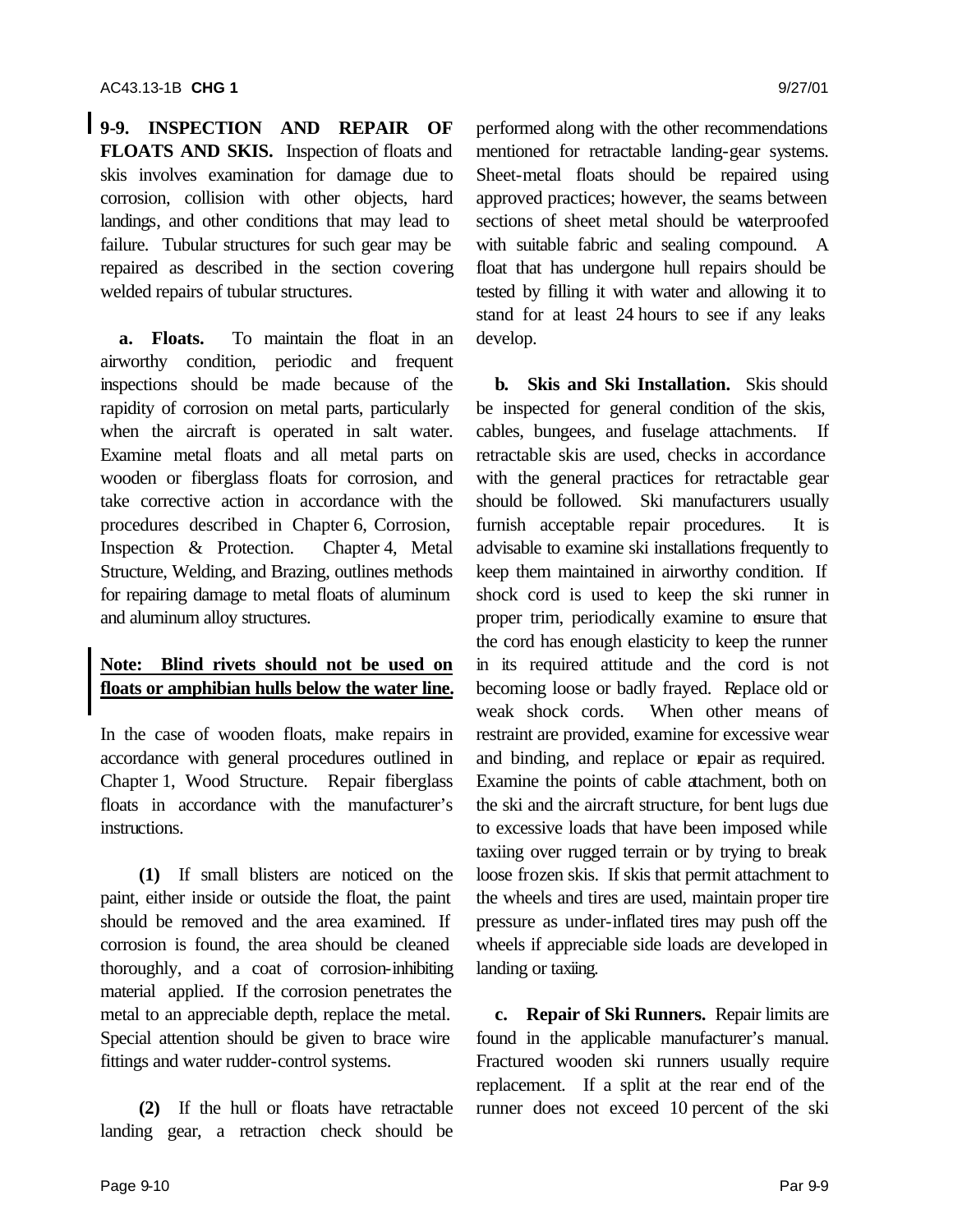length, it may be repaired by attaching one or more wooden crosspieces across the top of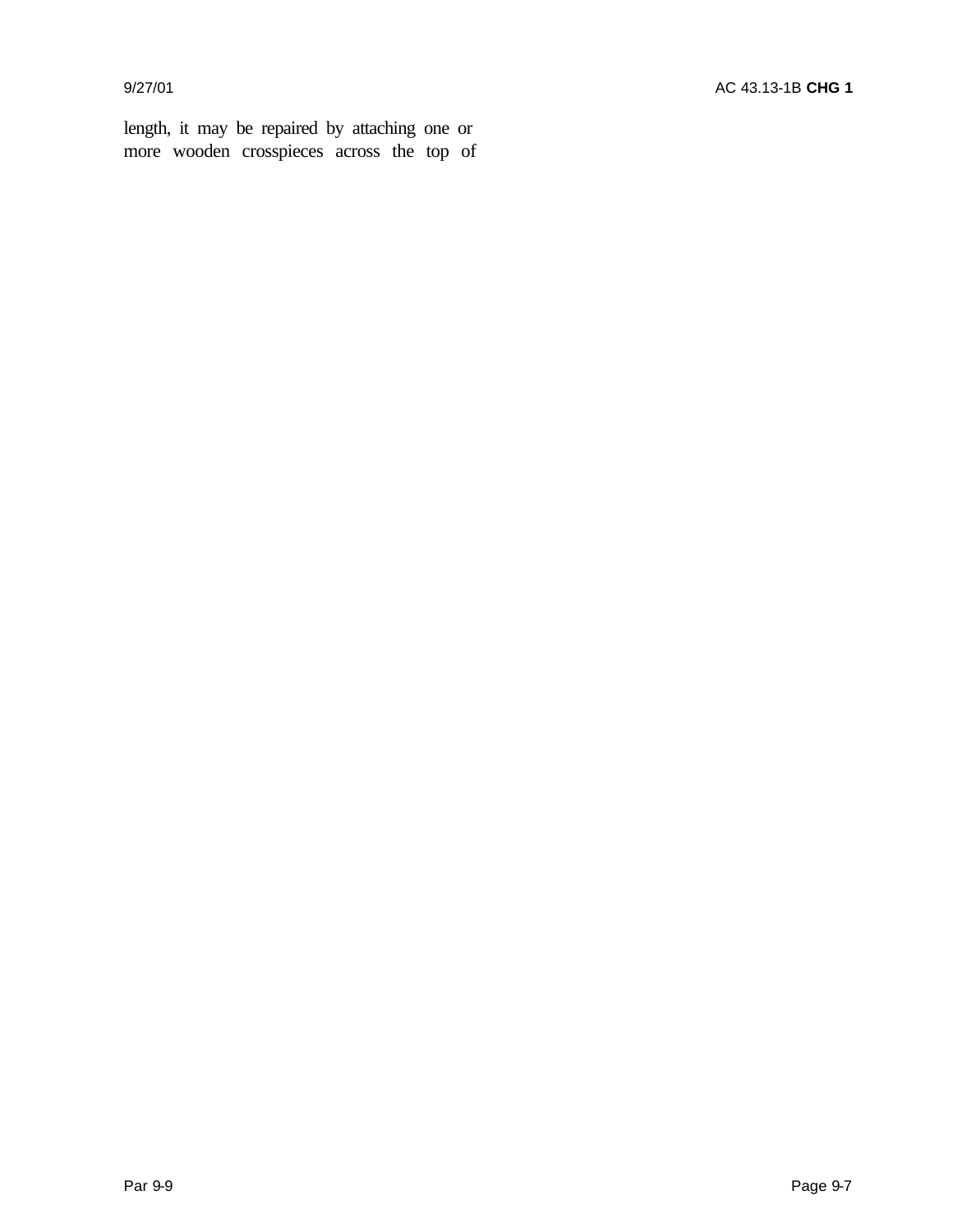the runner using glue and bolts. Bent or torn metal runners may be straightened if minor bending has taken place and minor tears may be repaired in accordance with procedures recommended in Chapter 4, Metal Structure, Welding, and Brazing.

### **d. Ski Pedestals.**

**(1)** Tubular Pedestals. Damaged pedestals made of steel tubing may be repaired by using tube splices as shown in the chapter on welding.

**(2)** Cast Pedestals. Consult a Federal Aviation Administration (FAA) representative on the repair of cast pedestals.

**9-10. TYPES OF LANDING GEAR PROBLEMS.** During inspection and before removing any accumulated dirt, closely doserve the area being inspected while the wingtips are gently rocked up and down. Excessive motion between normally close-fitting landing gear components may indicate wear, cracks, or improper adjustment. If a crack exists, it will generally be indicated by dirt or metallic particles which tend to outline the fault. Seepage of rust inhibiting oils, used to coat internal surfaces of steel tubes, also assists in the early detection of cracks. In addition, a sooty, oily residue around bolts, rivets, and pins is a good indication of looseness or wear.



**a. Thoroughly clean and re-inspect** the landing gear to determine the extent of any damage or wear. Some components may require removal and complete disassembly for detailed inspection. Others may require a specific check using an inspection process such as dye penetrant, magnetic particle, radiographic, ultrasonic, or eddy current. The frequency, degree of thoroughness, and selection of inspection methods are dependent upon the age, use, and general condition of the landing gear.

**b. Inspect the aircraft** or landing gear structure surrounding any visible damage to ensure that no secondary damage remains undetected. Forces can be transmitted along the affected member to remote areas where subsequent normal loads can cause failure at a later date.

**c. Prime locations for cracks** on any landing gear are bolts, bolt holes, pins, rivets, and welds. The following are typical locations where cracks may develop.

**d. Most susceptible areas for bolts** are at the radius between the head and the shank, and in the location where the threads join the shank, as shown in figure 9-2.

**e. Cracks primarily occur** at the edge of bolt holes on the surface and down inside the bore. (See figures 9-3 and 9-4.)

**FIGURE 9-2.** Typical bolt cracks.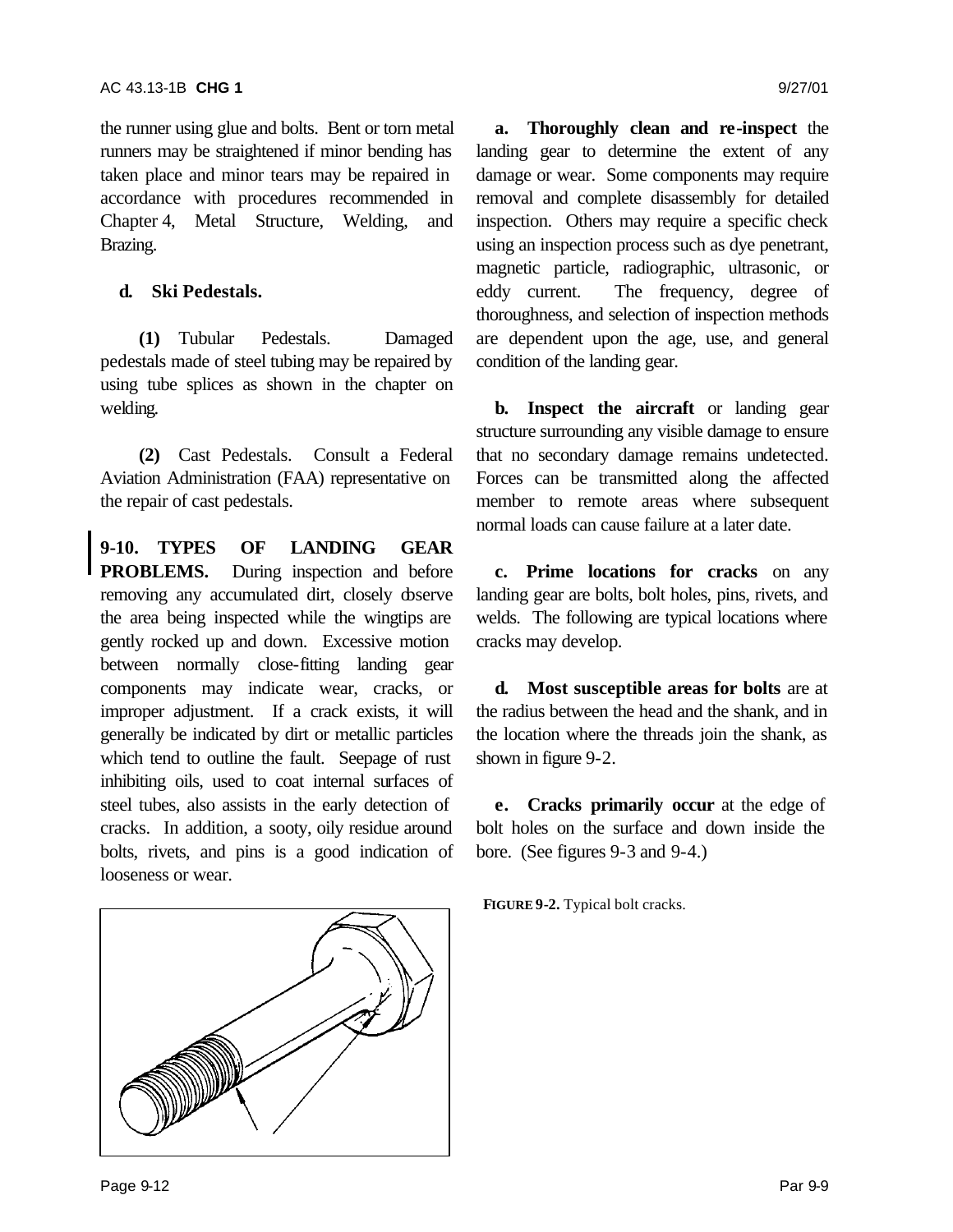

**FIGURE 9-3.** Typical cracks near bolt holes.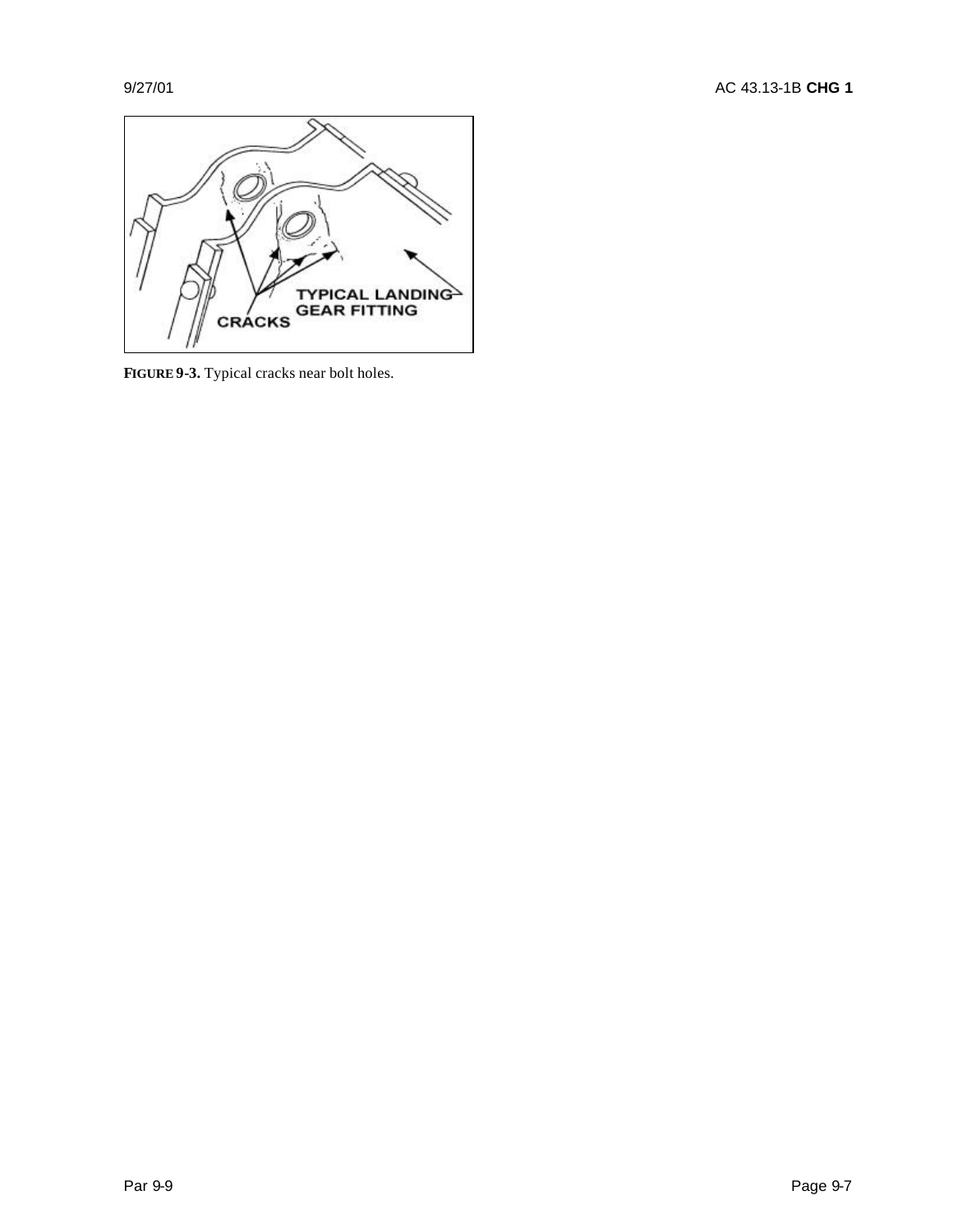

**FIGURE 9-4.** Typical bolt hole cracks.

**f. The usual types of failure** in riveted joints or seams are deformation of the rivet heads and skin cracks originating at the rivets' holes.

**g. Cracks and subsequent failures** of rod ends usually begin at the thread end near the bearing and adjacent to or under the jam nut. (See figure 9-5.)



**FIGURE 9-5.** Typical rod-end cracks.

**h. Cracks develop primarily** along the edge of the weld adjacent to the base metal and along the centerline of the bead.

**i. Elongated holes** are especially prevalent in taper-pin holes and bolt holes or at the riveted joints of torque tubes and push-pull rods. (See figure  $9-6.$ )



**FIGURE 9-6.** Typical torque tube bolt hole elongation.

**j. Deformation** is common in rods and tubes and usually is noticeable as stretched, bulged, or bent sections. Because deformations of this type are difficult to see, feel along the tube for evidence of this discrepancy. Deformation of sheet-metal web sections, at landing-gear component attachment points, usually can be seen when the area is highlighted with oblique lighting.

**9-11. SPECIAL INSPECTIONS.** When an aircraft experiences a hard or overweight landing, the mechanic should perform a special structural inspection of the aircraft, including the landing gear. Landing gear support trusses should be inspected for cracked welds, sheared bolts and rivets, and buckled structures. Wheels and tires should be inspected for cracks and cuts, and upper and lower wing surfaces should be inspected for wrinkles, deformation, and loose or sheared rivets. If any damage is found, a detailed inspection is recommended.

**9-12. RETRACTION TESTS.** Periodically perform a complete operational check of the landing gear retraction system. Inspect the normal extension and retraction system, the emergency extension system, and the indicating and emergency warning system. Determine that the actuating cylinders, linkage, slide tubes, sprockets, chain or drive gears, gear doors, and the up-anddown locks are in good condition and properly adjusted and lubricated, and the wheels have adequate clearance in the wheel wells. In addition, an electrical continuity check of microswitches and associated wiring is recommended. Only qualified personnel should attempt adjustments to the gear position and warning system micro-switches. Follow the manufacturer's recommendations.

**9-13. TIRE AND TUBE MAINTENANCE.** A program of tire maintenance can minimize tire failures and increase tire service life.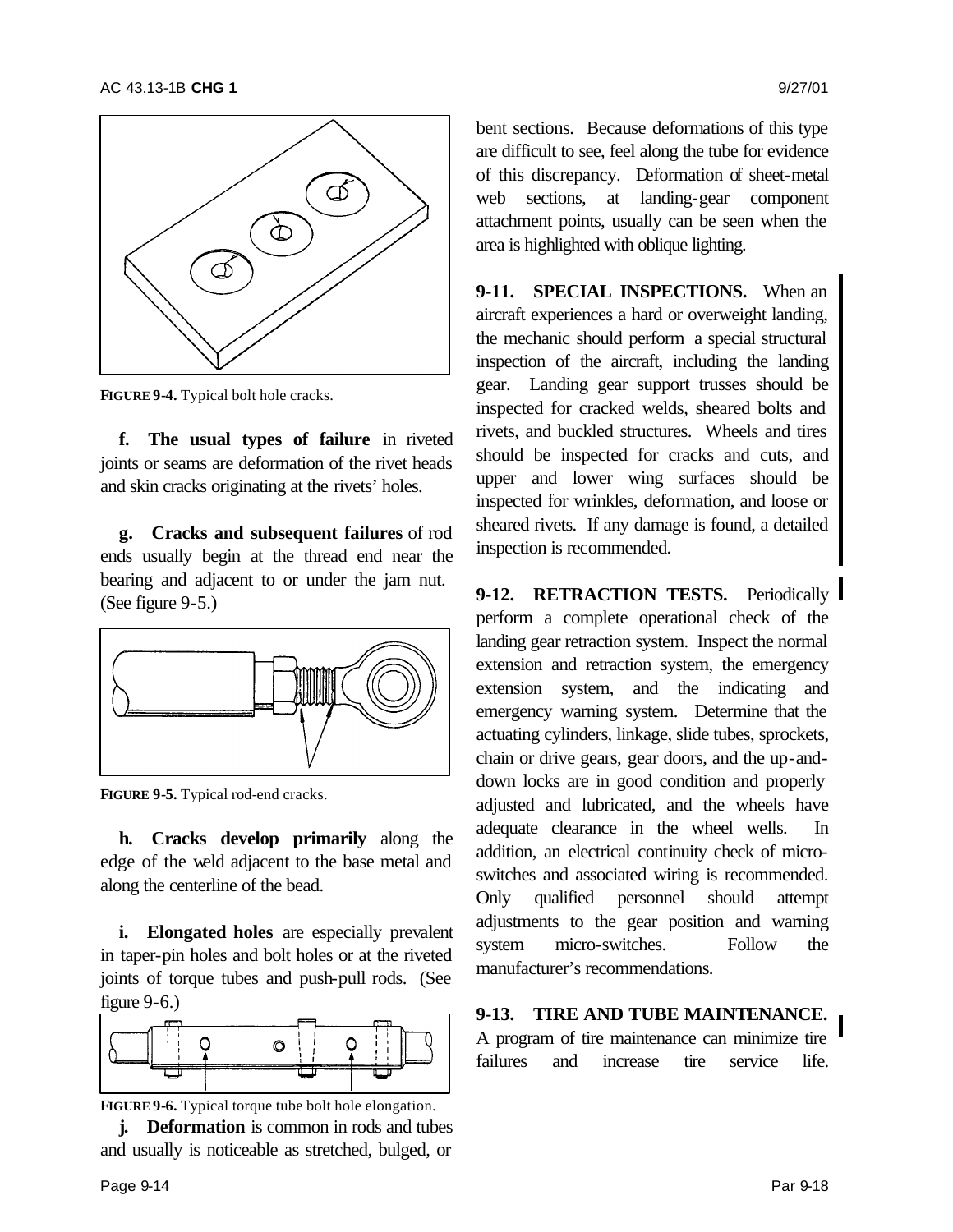**a.** Correct balance is important since a heavy spot on an aircraft tire, tube, or wheel assembly is likely to cause that heavy spot to hit the ground first when landing. This results in excessive wear at one spot and an early failure at that part of the tire. A severe case of imbalance causes excessive vibration during take-off and landing, especially at high speed.

**b.** A protective cover should be placed over a tire while servicing units that might drip fluid on the tire.

**9-14. TIRE INSPECTION AND REPAIR.** 

Tires should be inspected frequently for cuts, worn spots, bulges on the side walls, foreign bodies in the treads, and tread condition. Defective or worn tires may be repaired or retreaded. The term, retread, refers to several means of restoring a used tire, whether by applying a new tread alone or tread and side wall material in varying amounts. The following guidelines should be used for tire inspection:

**a. Tread Wear.** Inspect the tires visually for remaining tread. Tires should be removed when tread has worn to the base of any groove at any spot, or to a minimum depth as specified by the tire or aircraft manufacturer. Tires worn to fabric in the tread area should be removed regardless of the amount of tread remaining.

**b. Uneven Wear.** If tread wear is excessive on one side, the tire can be dismounted and turned around, providing there is no exposed fabric. Gear misalignment causing this condition should be corrected.

**WARNING: Do not probe cuts or embedded foreign objects while tire is inflated.**

**c. Tread Cuts.** Inspect tread for cuts and other foreign object damage, and mark with crayon or chalk. Remove tires that have the

following:

**(1)** Any cuts into the carcass ply.

**(2)** Cuts extending more than half of the width of a rib and deeper than 50 percent of the remaining groove depth.

**(3)** Weather checking, cracking, cuts, and snags extending down to the carcass ply in the sidewall and bead areas.

**(4)** Bulges in any part of tire tread, sidewall, or bead areas that indicate a separation or damaged tire.

**(5)** Cracking in a groove that exposes fabric or if cracking undercuts tread ribs.

**d. Flat Spots.** Generally speaking, tires need not be removed because of flat spots due to skid or hydroplane burns unless fabric is exposed. If objectionable unbalance results, remove the tire from service.

**e. Beads.** Inspect bead areas next to wheel flanges for damage due to excessive heat, especially if brake drag or severe braking has been reported during taxi, takeoff or landing.

**f. Tire Clearance.** Look for marks on tires, the gear, and in the wheel wells that might indicate rubbing due to inadequate clearance.

**g. Surface Condition.** The surface condition of a tire can be inspected with the tire on the aircraft. The tread should be checked for abnormal wear. If the tread is worn in the center of the tire but not on the edges, this indicates that the tire is over-inflated and the operational air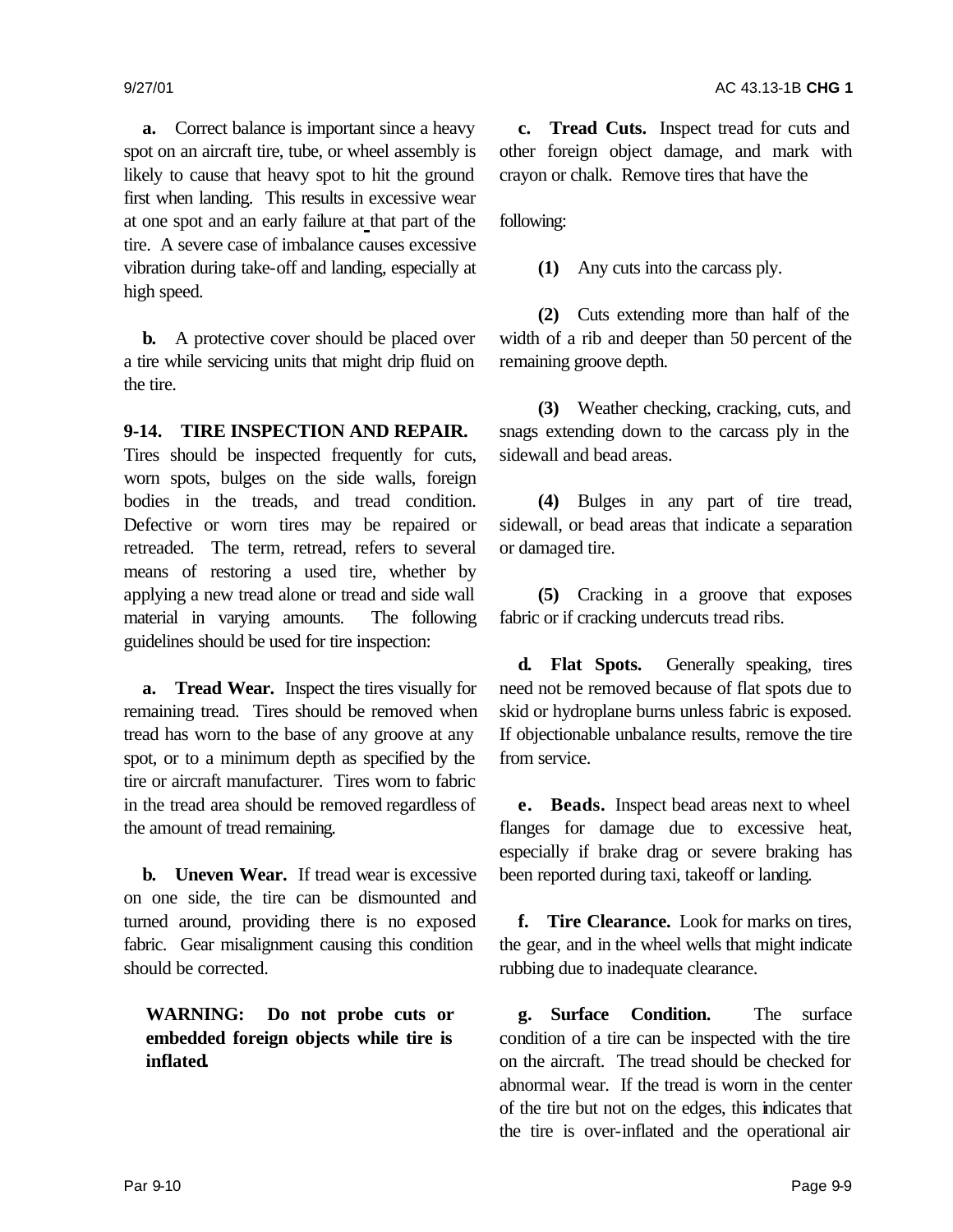pressure should be reduced. On the other hand, a tire worn on the edges, but not in the center, indicates under-inflation. These indications are shown in figure 9-7.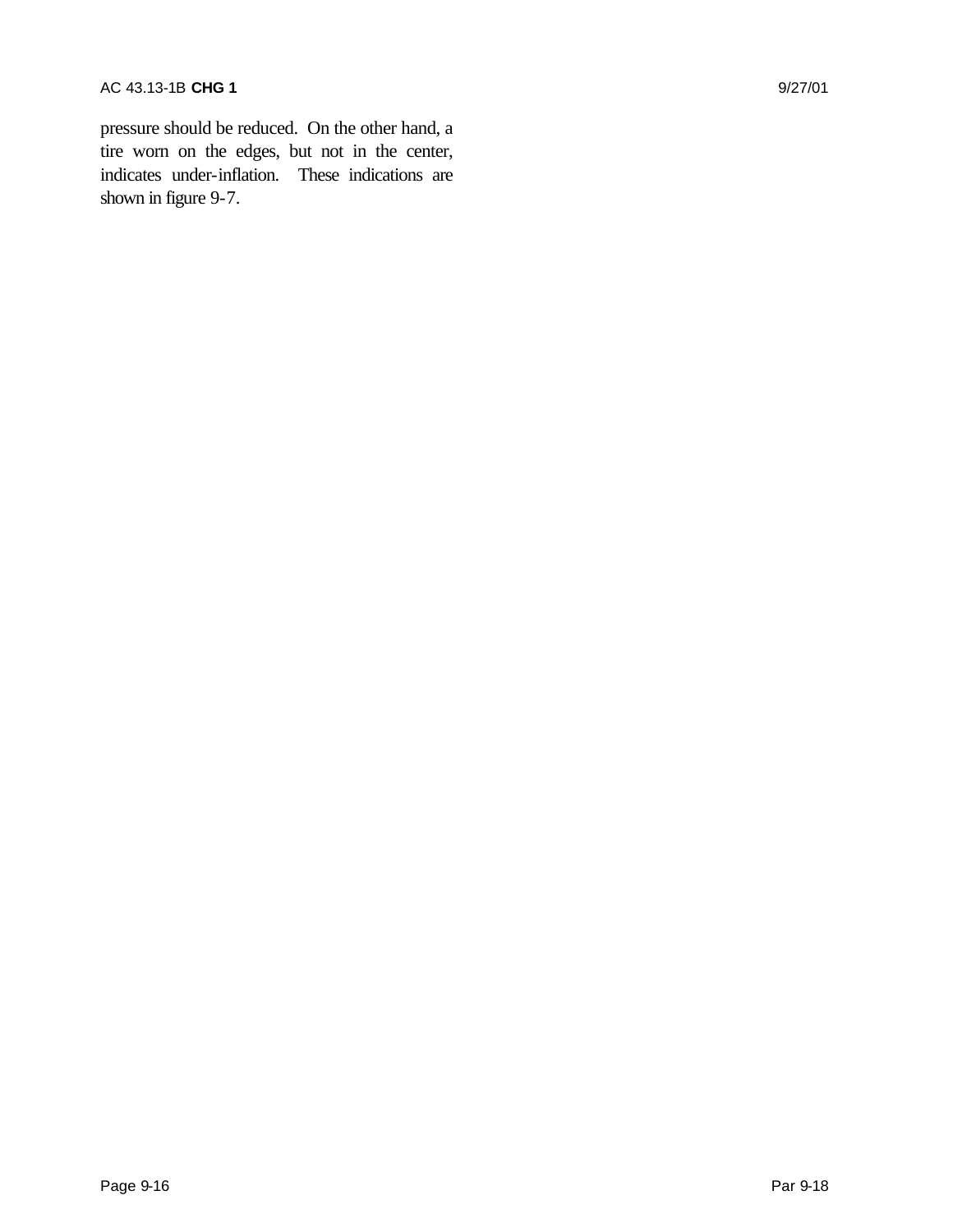**9-15. INFLATION OF TIRES.** There is serious danger involved with inflating and tire assembly. The tire should not be inflated beyond the recommended pressure (when it is not being installed in a safety cage). Over-inflation can cause damage to the aircraft, as well as personal injury. Under-inflation will cause excessive tire wear and imbalance. The airframe manufacturer's load and pressure chart should be consulted before inflating tires. Sufficiently inflate the tires to seat the tire beads; then deflate them to allow the tube to assume its position. Inflate to the recommended pressure with the tire in a horizontal position.

Tire check of storage aircraft should be done in accordance with the applicable aircraft storage manual.

**9-16. PERSONAL SAFETY.** When servicing aircraft tires, personnel should stand either in the front or rear of the wheel and avoid approaching from either side of the tire. See illustration below:



*Safe Approach Area*

*Danger Do not stand or approach here*



*Danger*

*Safe Approach Area*

Personnel should wear protective eye gear to reduce the risk of eye injury due to inflation and deflation of tires.



**FIGURE 9-7.** Examples of tread wear indicating overinflation and under-inflation.

**NOTE: The use of nitrogen to inflate tires is recommended. Do not use oxygen to inflate tires. Deflate tires prior to removing them from the aircraft or when built-up tire assemblies are being shipped.**

**9-17. DISASSEMBLE THE WHEEL** in accordance with aircraft manufacturer's instructions.

Do not attempt to disassemble wheel until the tire has been completely deflated: otherwise serious injury or damage to equipment can result.

Do not attempt to remove valve core until tire has been completely deflated. Valve cores will eject at high velocity if unscrewed before air pressure has been released.

Never attempt to remove wheel bolts or break tire beads loose until tire has been completely deflated: otherwise, explosive separation of wheel components will result.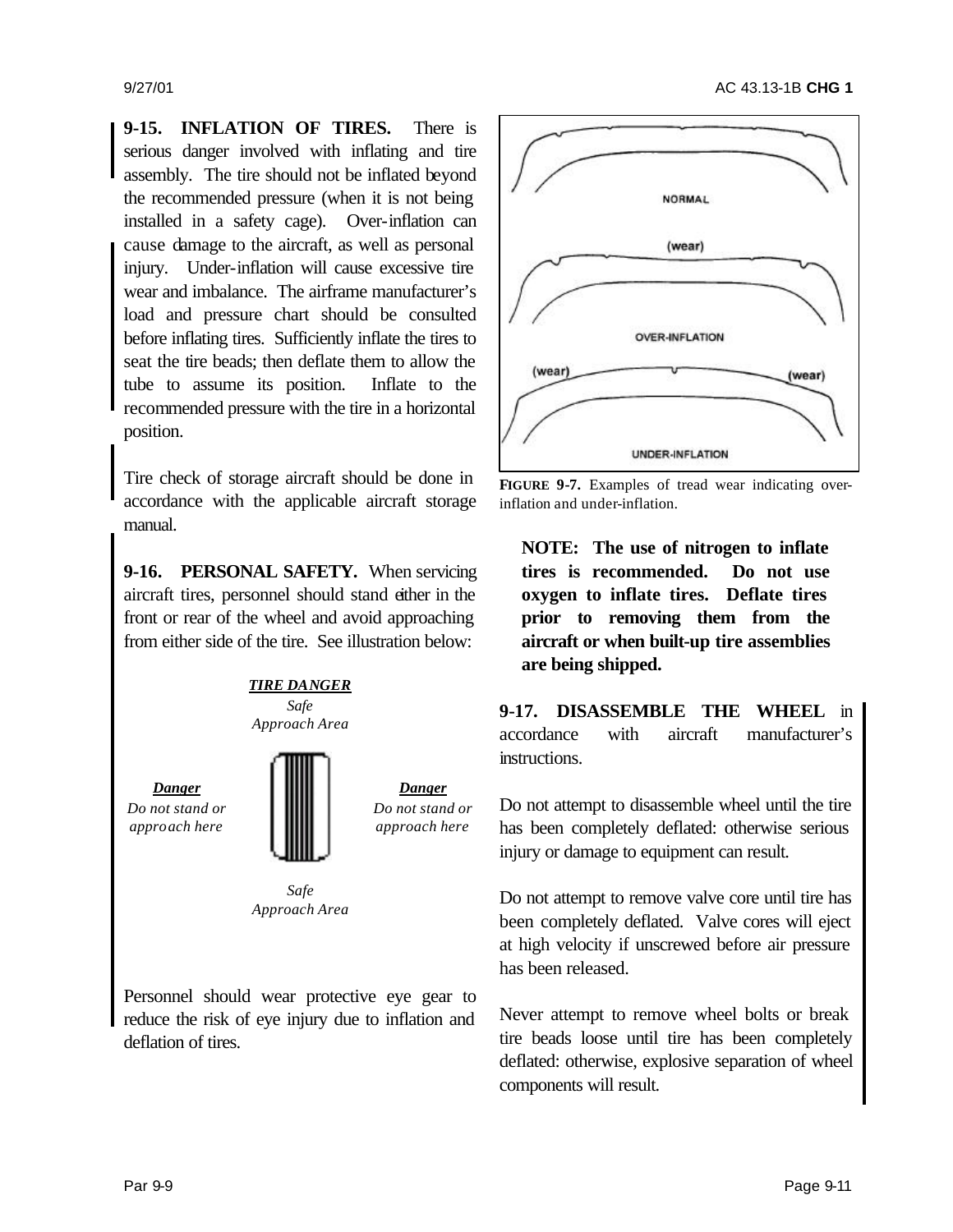Do not pry between wheel flanges and tire beads as this can damage the wheel and tire.

Use caution when removing wheel bolts or nuts.

Remove tire from wheel using a wheel demounting fixture.

Valve stem, fusible plugs, wheel keys, heat shields, balance weights, and associated hardware should not be removed if demountable flange only is to be removed for tire change.

Fusible plugs and bearing cups should not be removed unless replacement is necessary, if paint is to be stripped, or if a thorough inspection of the wheel is to be made.

When removal and replacement of fusible plugs is required, remove by pressing out with a blunt instrument such as a wooden rod. Exercise caution to ensure wheel sealing surfaces are not damaged.

**9-18. REASSEMBLING THE WHEEL.** The correct assembly of the wheel affects the balance of the tire. After the wheel halves and bolts/nuts have been inspected and found serviceable, put a little talc on the tube and insert it in the tire. Align the heavy spot of the tube (usually marked with a yellow line) with the light spot of the tire (usually marked with a red dot). If the tube does not have a balance mark, align the valve of the tube with the balance mark on the line. Remove the valve core and inflate the tube momentarily to "seat" the tube and let the air run out. Put one wheel half in the tire and align the wheel half with the valve hole up with the valve on the tube. Insert the other wheel half in the tire and align the bolt holes. Insert the wheel bolts and torque to the manufacturer's recommended value.

### **NOTE: It is highly recommended that the tire be placed in a cage so that if**

# **the wheel fails, the mechanic is protected from injury.**

Again inflate the tube with 5 or 10 psi and let the air out to re-seat the tube. Install the valve core, and fill the tire to the recommended pressure.

**9-19. SLIPPAGE.** To reduce the possibility of tire and tube failure due to slippage, and to provide a means of detecting tire slippage, tires should be marked and indexed with the wheel rim. Paint a mark one inch wide and two inches long across the tire side wall and wheel rim. Use a permanent type paint in a contrasting color, such as white, red, or orange. Pre-flight inspection must include a check of slippage marks for alignment. If the slippage marks are not in alignment, a detailed inspection must be made, the reason determined, and if necessary, the condition corrected before the next flight.

**NOTE: Mechanics should be aware that retread tires can be diametrically bigger than a "new" tire. While this does not pose a problem on fixed landing gear aircraft, it may pose a problem on retractable gear aircraft. Due to a 5 to 8 percent expansion of the tire caused by the ambient temperature, if a retread tire is installed on a retractable gear aircraft, it is strongly recommended that a retraction test be performed. This is to ensure the tire will not become wedged in the wheel well during take-off and landing operation.** 

**9-20. WHEEL INSPECTION.** Check wheels for damage. Wheels that are cracked or damaged must be taken out of service for repair or replacement in accordance with the manufacturer's instruction manual.